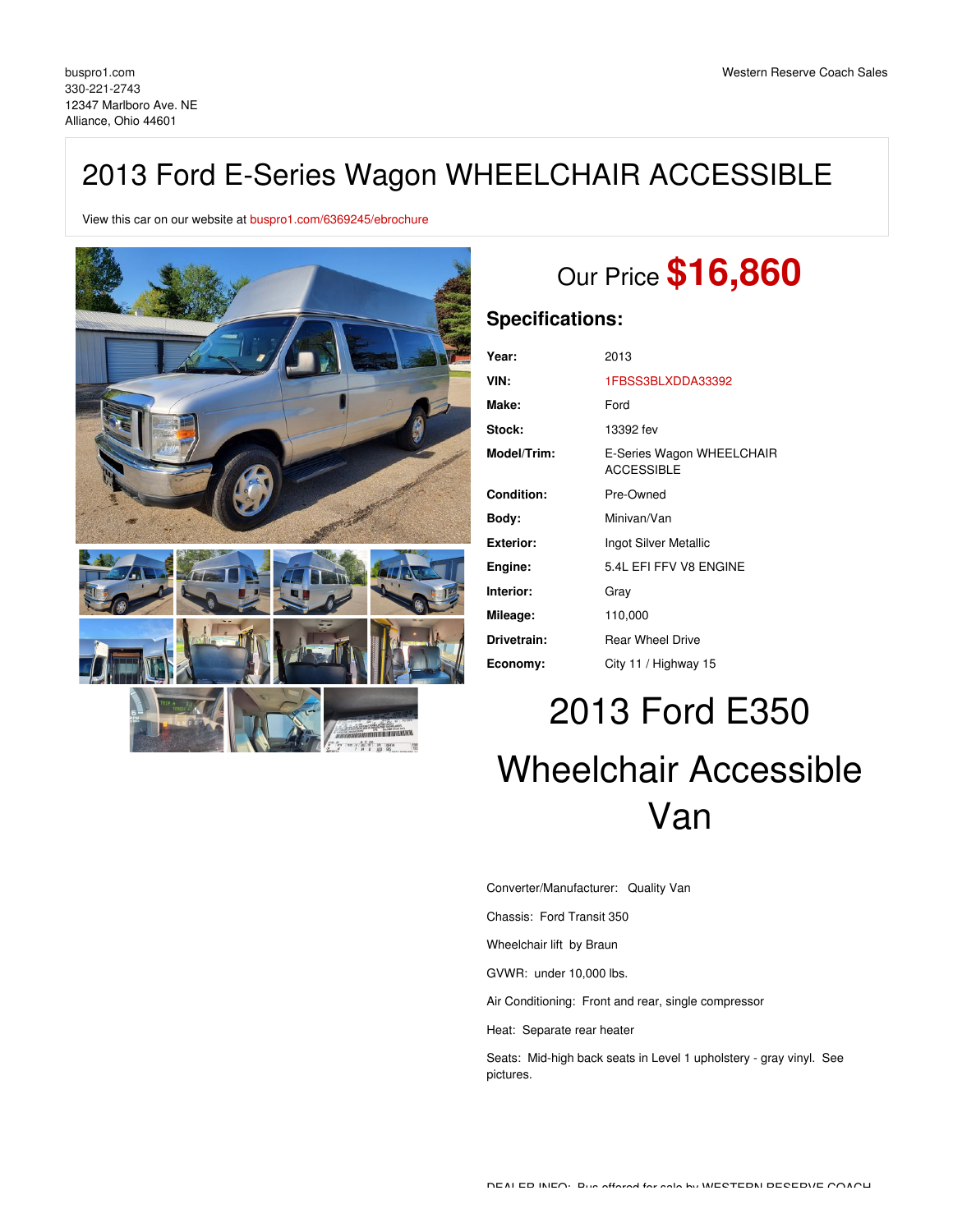DEALER INFO: BUS Offered for sale by WESTERN RESERVE COACH SALES and BUSPRO1.COM of Alliance, Ohio. Western Reserve is a dealer of New and Used Buses, Commercial Vans, and Wheelchair Accessible Vehicles.

For any more information on this vehicle, please contact Mark @ 330- 221-2743 or via email at mryan@buspro1.com

Additional information about BusPro1.com and Western Reserve Coach Sales: We offer many NEW and USED buses. If you're looking for a USED bus, you have found the best source for used buses. Certified buses in our inventory are inspected before delivery so that they will pass most state bus inspections. If you are looking for a CHURCH BUS, NURSING HOME BUS, BUS for a MUSIC BAND, WHEELCHAIR BUS, AMBULETTE VAN, an ADULT DAY CARE CENTER BUS, CHILD CARE CENTER BUS, TOUR BUS, CHARTER BUS, LIMOUSINE BUS, COLLEGE BUS, FAMILY BUS - you name it, we have it or we can get it for you! Many of our customers have us find the bus they need, we bring it in, inspect it, make repairs, and delivery it to them. We can do the same for you. Buy your next bus from Western Reserve Coach Sales and BusPro1.com and you will not be disappointed! Other buses we have furnished: showroom buses, tour buses, charter buses, team buses, university and college buses, ambulette buses, medical transport buses, emergency personnel buses, child care buses, family buses, and more. You name it, we probably have done it!

Areas served: BusPro1.com and Western Reserve Coach Sales are located in Alliance , Ohio - 60 miles southeast of Cleveland , Ohio ; 25 miles east of Akron , Ohio ; 20 miles east of Canton, Ohio; and 30 miles east of Youngstown, Ohio. We are also conveniently located within a comfortable driving distance to Pittsburgh , Pennsylvania - 100 miles; Columbus , Ohio - 150 miles; Toledo , Ohio - 120 miles; Cincinnati , Ohio - 250 miles; and Detroit , Michigan - 200 miles. We have customers from all over the country including California , New York , West Virginia , Kentucky , New Jersey , Virgina , Utah , North Carolina , South Carolina , Florida , Georgia , Tennessee , Iowa , Illinois , Indiana , Alabama , New Mexico , Missouri , New Hampshire , Vermont , Rhode Island , Massachusetts , Connecticut , Delaware , Maryland , Wisconsin , and Minnesota . We have also sold buses to customers in Canada - Ontario , Nova Scotia , New Brunswick , Saskatchewan , British Columbia , and Quebec . Some of our buses have made it to Mexico and Central America , as well as Europe and the Middle East .

THANK YOU!

2013 Ford E-Series Wagon WHEELCHAIR ACCESSIBLE

Western Reserve Coach Sales - 330-221-2743 - View this car on our website a[tbuspro1.com/6369245/ebrochure](https://buspro1.com/vehicle/6369245/2013-ford-e-series-wagon-wheelchair-accessible-alliance-ohio-44601/6369245/ebrochure)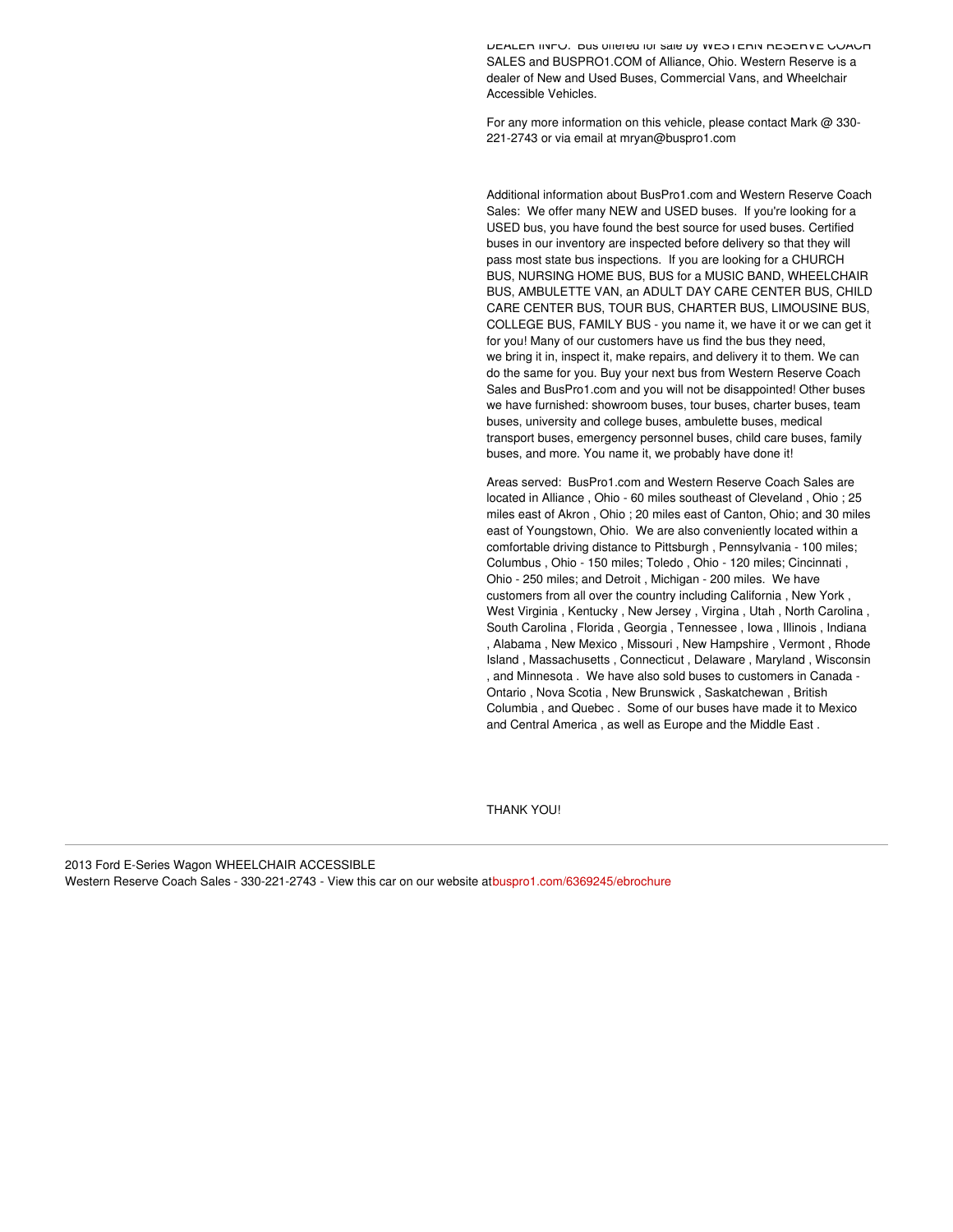

2013 Ford E-Series Wagon WHEELCHAIR ACCESSIBLE Western Reserve Coach Sales - 330-221-2743 - View this car on our website a[tbuspro1.com/6369245/ebrochure](https://buspro1.com/vehicle/6369245/2013-ford-e-series-wagon-wheelchair-accessible-alliance-ohio-44601/6369245/ebrochure)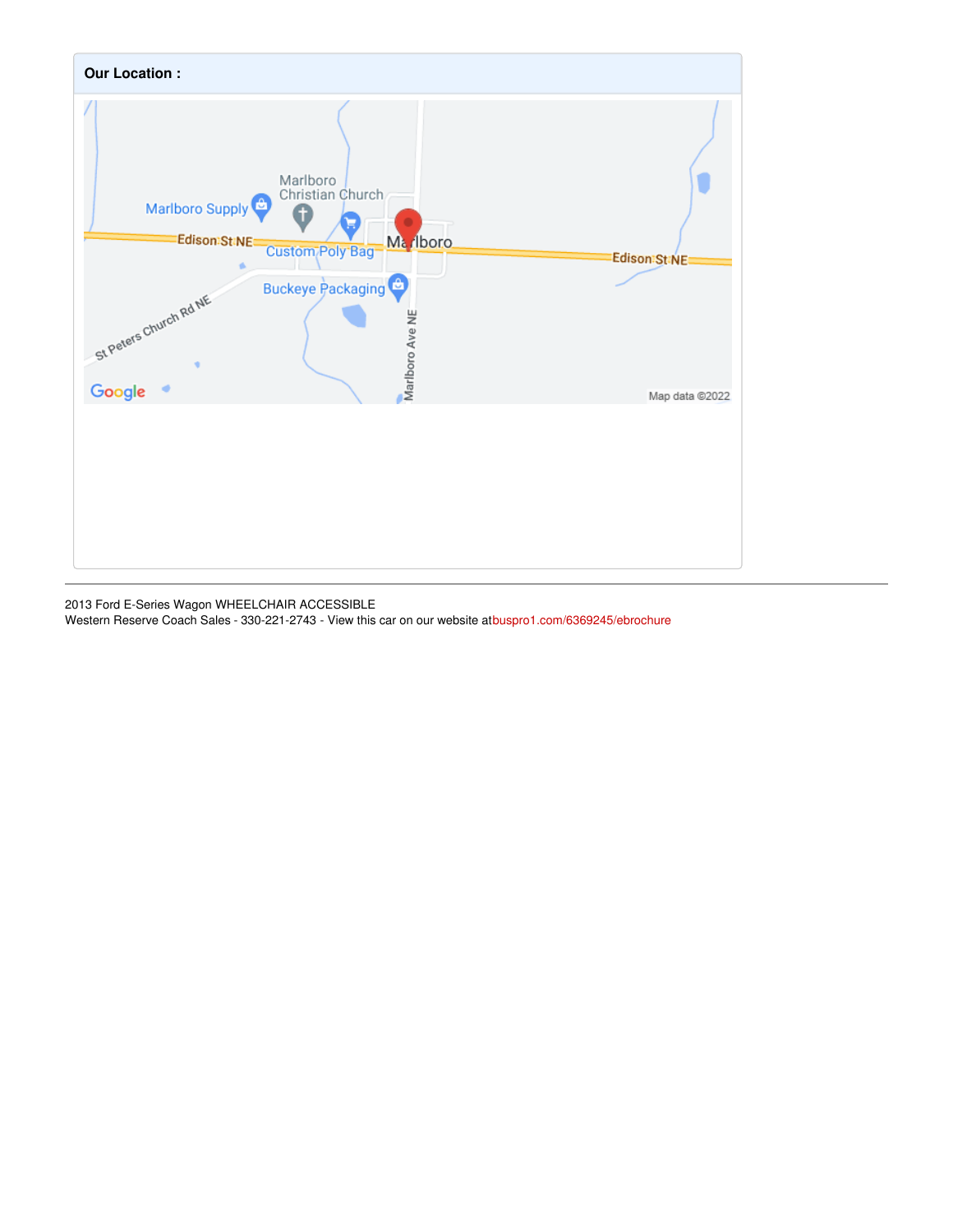## **Installed Options**

#### **Interior**

- (1) 4-passenger 5th row bench seat (3) 3-passenger 2nd, 3rd & 4th row bench seats
- (4) 12-volt pwr points-inc: (2) instrument panel, (1) glove box, (1) located rear of driver
- 15-passenger seating- Black cowl side trim panels- Black plastic stepwell pads
- Courtesy light switches for all doors- Dual A-pillar grab handles- Front dome light
- Front inboard armrest- Front vinyl bucket seats Front vinyl floor covering
- High capacity front & rear air conditioning Medium flint cloth/vinyl sunvisors
- Medium flint coat hooks- Medium flint full-length acoustical cloth headliner
- Medium flint instrument panel w/tachometer- Medium flint plastic front door trim panels
- Medium flint polypropylene side/rear quarter door trim panels Rear cargo light
- Rear vinyl floor covering
- Slim line color-keyed engine cover console-inc: dual bin stowage, (3) cup holders
- Tilt steering wheel

#### **Exterior**

- 16" x 7" styled steel wheels w/sport wheel covers
- 50/50 hinged swing-out rear cargo door w/172-degree door checks
- 60/40 hinged side cargo door- Aerotype manual mirrors w/spotters & RH convex lens
- Black painted front bumper w/lower black plastic valence- Black painted rear bumper
- Dual sealed beam headlights- Interval windshield wipers
- LT245/75R16E all-season BSW tires- Solar tinted glass- Spare tire and wheel
- Sport wheel covers

#### **Safety**

- (1) 4-passenger 5th row bench seat (3) 3-passenger 2nd, 3rd & 4th row bench seats
- (4) 12-volt pwr points-inc: (2) instrument panel, (1) glove box, (1) located rear of driver
- 15-passenger seating- Black cowl side trim panels- Black plastic stepwell pads
- Courtesy light switches for all doors- Dual A-pillar grab handles- Front dome light
- Front inboard armrest- Front vinyl bucket seats Front vinyl floor covering
- High capacity front & rear air conditioning Medium flint cloth/vinyl sunvisors
- Medium flint coat hooks- Medium flint full-length acoustical cloth headliner
- Medium flint instrument panel w/tachometer- Medium flint plastic front door trim panels
- Medium flint polypropylene side/rear quarter door trim panels Rear cargo light
- Rear vinyl floor covering
- Slim line color-keyed engine cover console-inc: dual bin stowage, (3) cup holders
- Tilt steering wheel

#### **Mechanical**

- 120 amp alternator- 4-speed automatic transmission w/OD- 5.4L EFI FFV V8 engine
- 5000# capacity twin I-beam front/6340# capacity semi-floating rear axles
- 650 CCA (72 amp-hr) maintenance-free battery- Electronic throttle control
- Front & rear HD shock absorbers Front stabilizer bar- Pwr 4-wheel disc brakes
- Pwr steering- Rear-wheel drive

#### **Option Packages**

**Factory Installed Packages**

5.4L EFI FFV V8 ENGINE

-